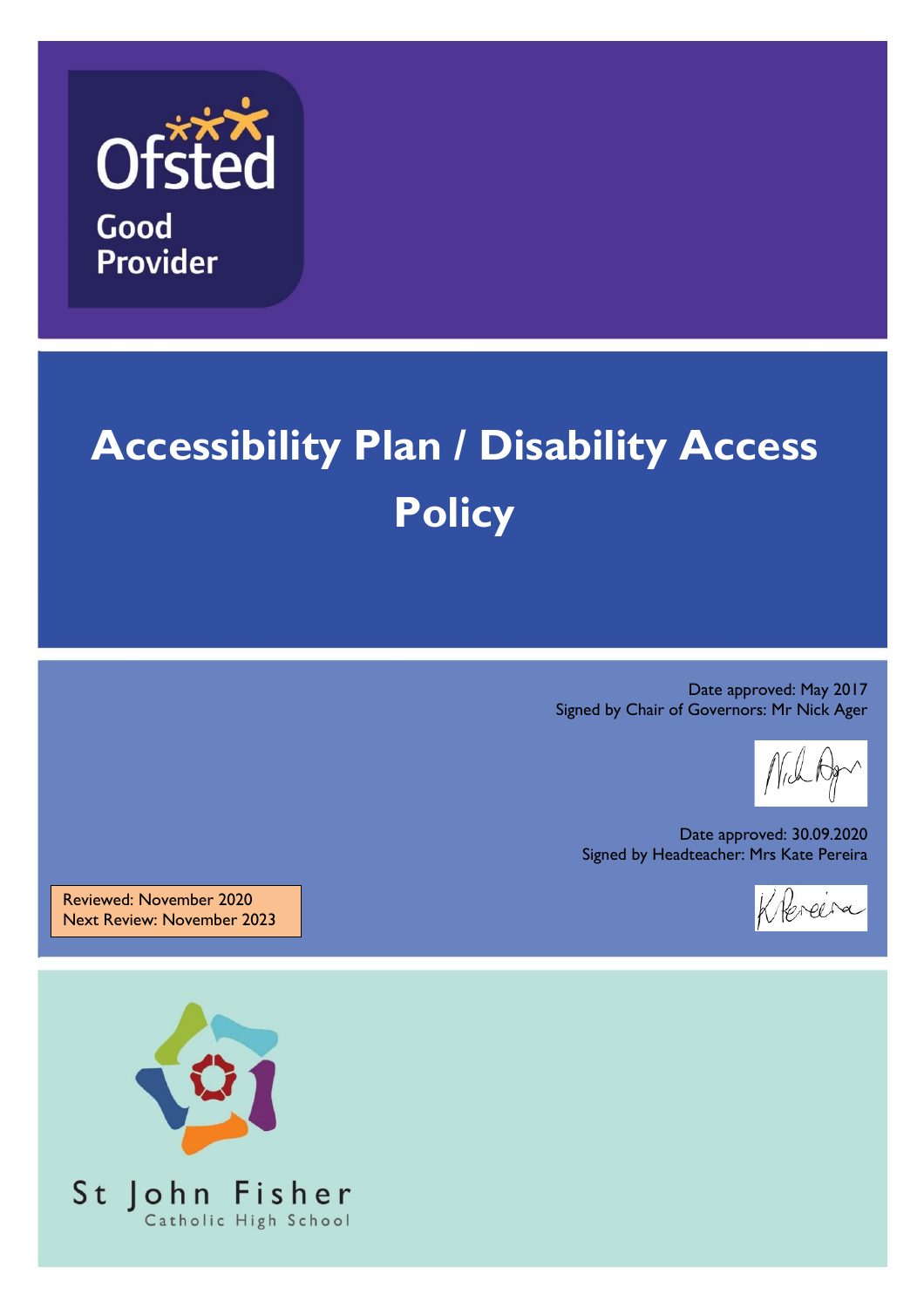# Contents

| St John Fisher Catholic High School provides a learning environment in which: 3 |  |
|---------------------------------------------------------------------------------|--|
|                                                                                 |  |
|                                                                                 |  |
|                                                                                 |  |
|                                                                                 |  |
|                                                                                 |  |
|                                                                                 |  |
|                                                                                 |  |
|                                                                                 |  |
|                                                                                 |  |
|                                                                                 |  |
|                                                                                 |  |
|                                                                                 |  |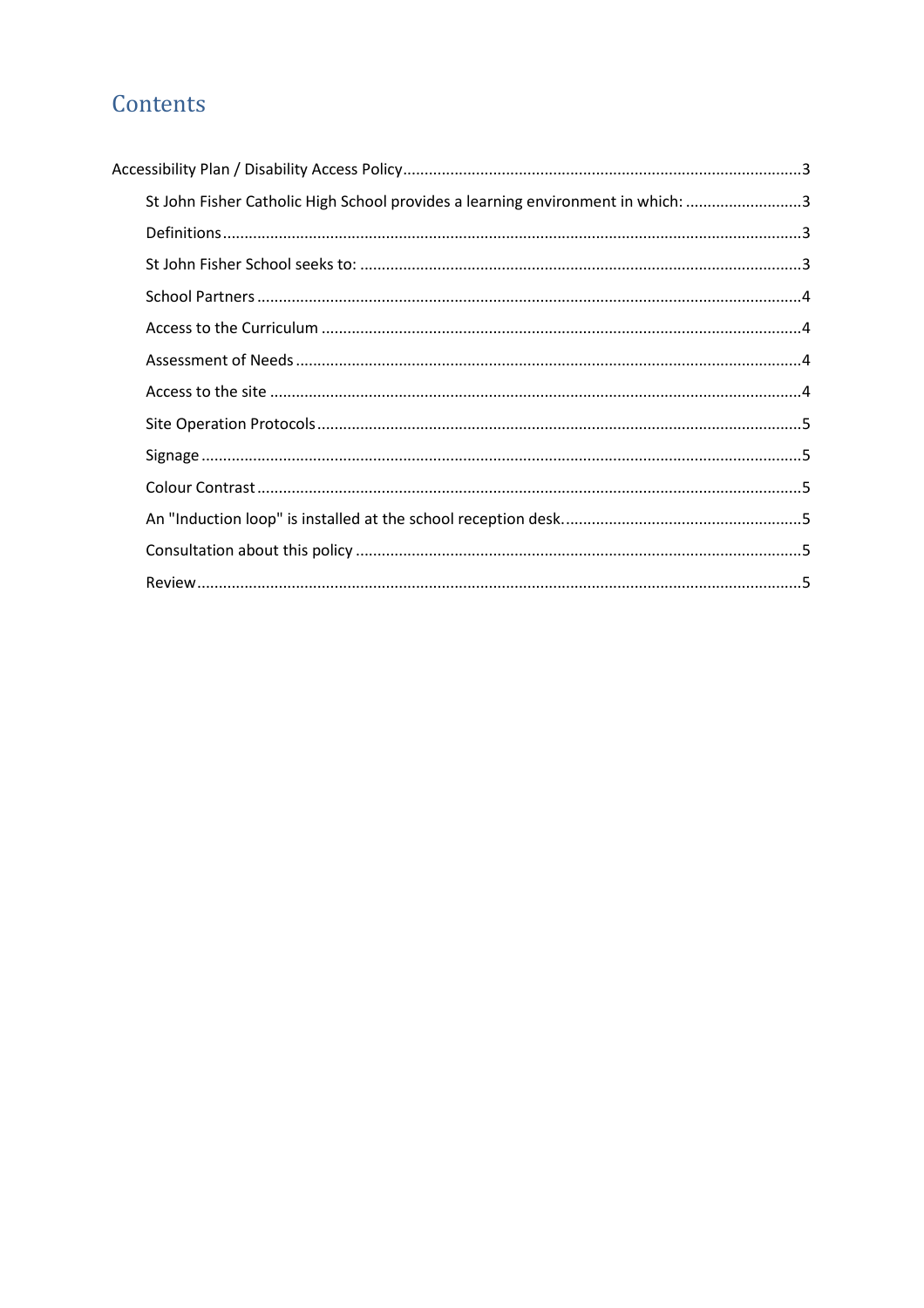# **Accessibility Plan / Disability Access Policy**

*"I have come that they may have life and have it to the full"*

*John Chapter 10*

# **St John Fisher Catholic High School provides a learning environment in which:**

- the pursuit of excellence by each member of the community is recognised, encouraged and developed
- each individual is cherished as unique
- spirituality and a sense of God are nurtured
- service, responsibility and care for self and others are valued by all

The school recognises that all people are made in the image and likeness of God and are of inestimable value.

The school is committed to ensuring equal treatment of all its employees, students and any others involved in the school community, with any form of disability and will ensure that disabled people are not treated less favourably in any procedures, practices and service delivery.

This school will not tolerate harassment of disabled people with any form of impairment or students who are carers of disabled parents.

# **Definitions**

"Disability is a physical or mental impairment which has a substantial and long-term adverse effect on a person's ability to carry out normal day-to-day activities". 1

Disability includes people with cancer or surviving cancer, people with HIV and Multiple Sclerosis from the point of diagnosis and those with a mental impairment.  $^2$ 

Physical or mental impairment includes sensory impairments and also hidden impairments. In the Disability Discrimination Act "substantial" means "more than minor or trivial". "Long term" means has lasted or is likely to last more than 12 months.

"Disability" includes children with a wide range of impairments, including learning disabilities, dyslexia, diabetes or epilepsy where the effect of the impairment on the student's ability to carry out normal day-to-day activities is adverse, substantial and long-term.

# **St John Fisher School seeks to:**

- promote equality of opportunity between disabled persons and other persons
- eliminate any unlawful discrimination
- eliminate harassment of disabled persons that is related to their disabilities
- positive attitudes towards disabled persons
- take steps to take account of disabled persons' disabilities, even where that involves treating disabled persons more favourably than other persons. <sup>3</sup>

 $\overline{a}$ 

<sup>1</sup> Disability Discrimination Act 1995 Part 1 para. 1.1

<sup>2</sup> Disability Amendment Act (2005)

<sup>3</sup> Disability Discrimination Act 2005 S.49A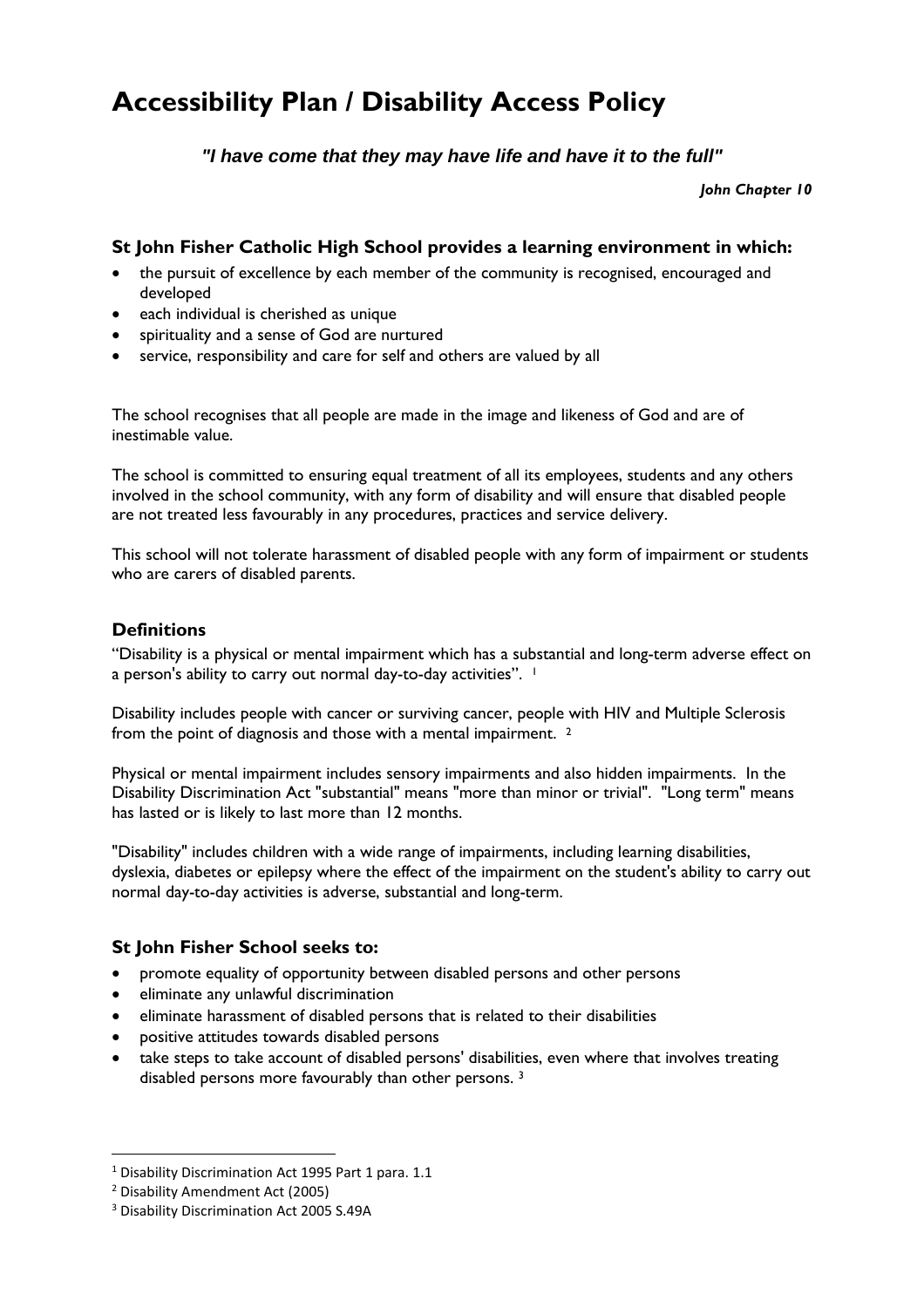# **School Partners**

The school will seek to work in partnership with organisations who promote the dignity and rights of all.

Contractors employed by the school will be made aware of disability needs and disability issues, including harassment and bullying, and will be expected to comply with the school's policies and procedures.

# **Access to the Curriculum**

All aspects of the curriculum of the school, including the Spiritual life of the school are available to all students as appropriate to their needs and ability. Where necessary reasonable adjustments to the curriculum or environment for learning will be carried out, eg rooms or equipment may be adapted to include suitable seating or height adjustable tables. Provision is made as appropriate to ensure participation in school journeys/visits. As a deaf friendly school, hosting a Hub for Hearing Impairment, a full acoustic audit has been carried out and Soundfield systems have been installed in classrooms where required.

# **Assessment of Needs**

#### **For students**

Assessment of the particular needs of students is carried out by the SENCo on entry to the school and, where necessary a one page profile, learning pathway or an Individual Care Plan is drawn up. Further information on Assessment of needs can be found in the school's SEND policy and SEND information report.

#### **For staff**

Assessment of the particular needs of disabled employees of the school is undertaken at the time of appointment, or at the time at which a person becomes disabled, and appropriate arrangements put in place and revised at regular intervals.

# **Access to the site**

St John Fisher School seeks to ensure that all areas of the site are fully accessible to all users This was achieved with the completion of the new buildings and site layout in December 2008, but the school will continue to review the condition of the site and changes to legislation to ensure continued access for all users. There are 6 allocated parking spaces reserved for disabled users; pathways into the site are clearly visible, signed and lighted as appropriate.

All entrances to buildings will be level or ramped. One main door to all buildings will be a sensor operated electronic sliding door. Where appropriate lifts have been provided to access to first floor accommodation.

All visitors will use the school reception. Visitors will be accompanied to their destination. Visitors will be briefed about facilities and protocols. Disabled access keys for lifts will be given to adult users of the inclusion centre as necessary.